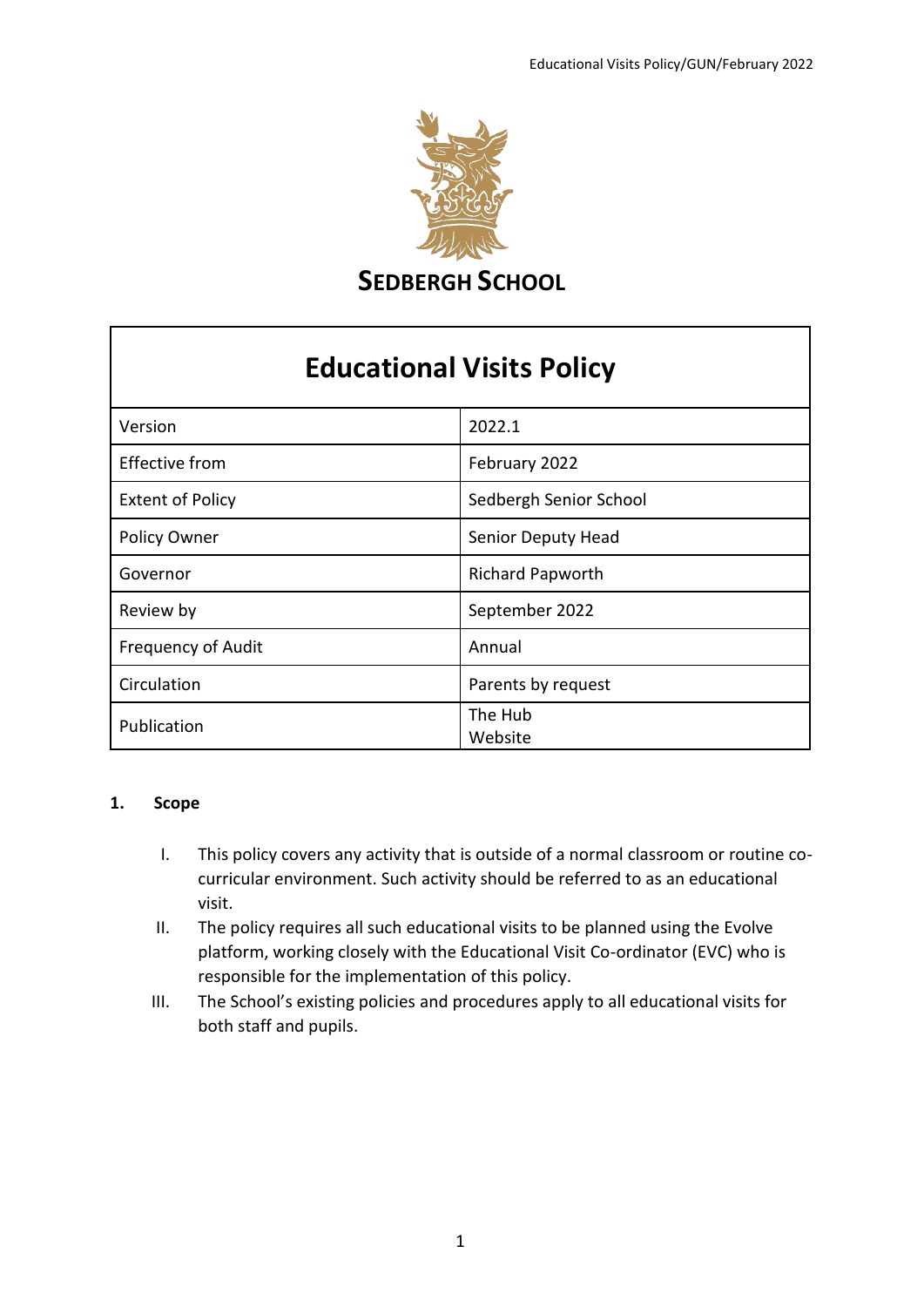## **2. Objectives**

- I. To ensure that educational visits are well planned and that significant risks and identified and managed appropriately.
- II. To ensure that those responsible for educational visits have the necessary information and guidance to manage the visit appropriately and can demonstrate that they have met their duty of care.
- III. To enable educational visits to enrich the curriculum on offer at Sedbergh whilst minimising the disruption to normal education.

## **3. Guidance**

- I. Staff wishing to arrange an educational visit must first seek prior approval and provisional authorisation for the date(s) from the Senior Deputy Head. The visit should then be added to the School calendar as a provisional event. In order to minimise disruption to the normal running of the School, the timing of the visit should adhere to the hierarchical steps below.
	- a) In School holidays.
	- b) On designated activity days or in Challenge week.
	- c) On Sundays.
	- d) On Wednesdays or Thursdays.
	- e) Only if unavoidable on Mondays, Tuesdays & Fridays.
- II. The Group Leader for the visit should then work with the EVC to follow the steps in Evolve, seeking guidance where appropriate. [Flowcharts and checklists can be found on the Evolve platform under the resources, guidance, policies & documents tab.] The trip is not confirmed until the Evolve process has been completed. No tickets or other expenses should be accrued until this is fully confirmed.
- III. Written consent from parents will be required for educational visits as below and is linked to the Evolve platform.
	- a) An overnight stay of three nights or more.
	- b) Overseas visits.
	- c) Cost exceeding £50.
	- d) Visits during the School holidays.
	- e) Activities that involve an inherent additional risk.